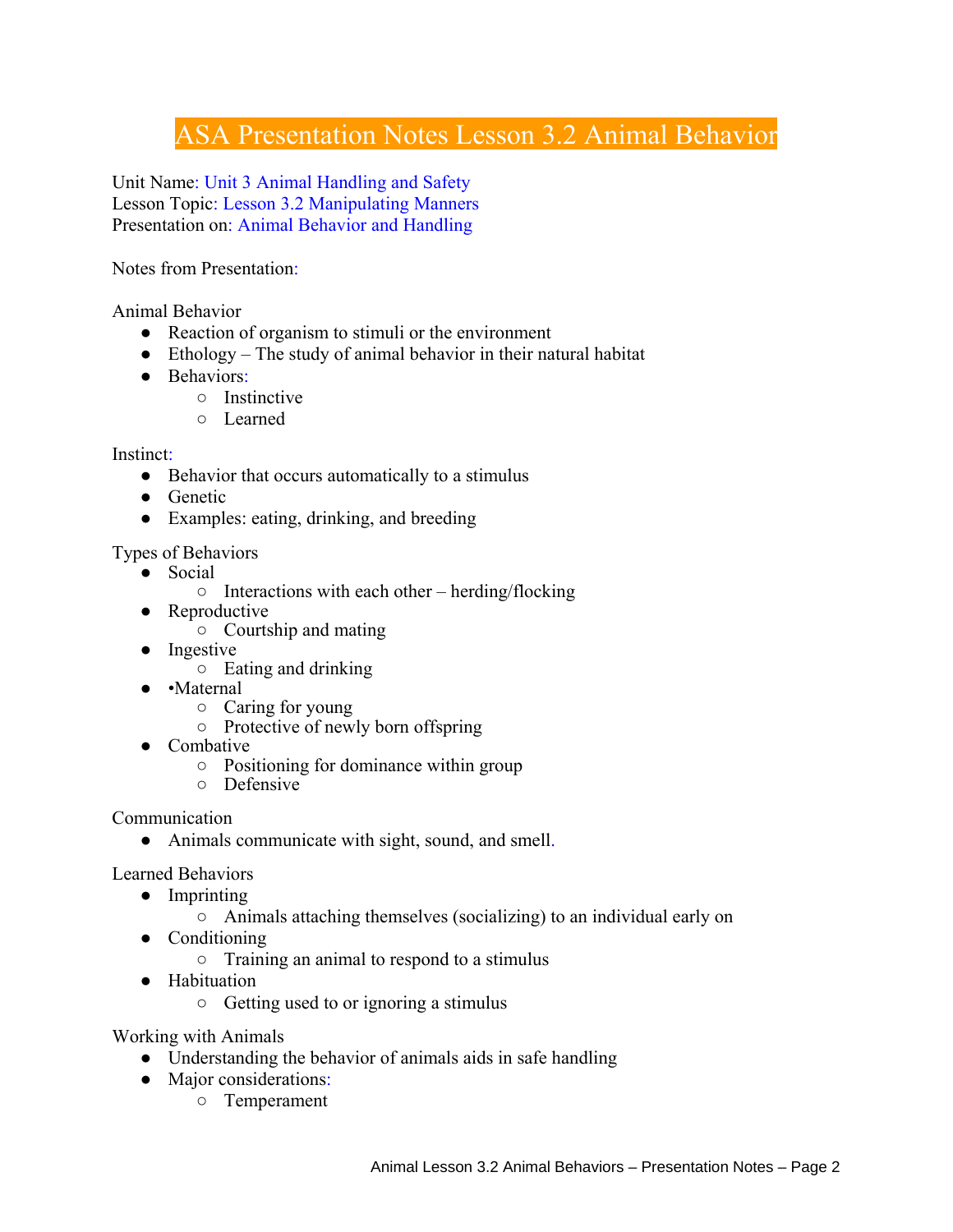- Degree of tameness
- Perceptions of animals

Novelty

- New or different things in the environment of an animal causes it stress.
- The effect of novel items on animals is dependent on training and temperament.
	- Flighty animals will spook more easily.
	- Flighty animals are also more curious about new objects when left alone.

Vision

- Livestock can see a wider range than humans
- Blind spot is directly behind them
- Depth perception tends to be poor
- Changes in flooring surface, lighting, color, and movement cause distraction and possible fright and balking

Noise

- Animals have a different sensitivity to noise than people
- Unexpected and loud noises increase the likelihood of stress
- Continuous sound, such as music, can condition animals to be less stressed around noise

Flight Zones

- Personal space of an animal
- Size is based on familiarity with people
	- Tame animals have no flight zone
- In the flight zone
	- Animals turn and move away
- Outside the flight zone
	- Animals face and look at person
- Point of balance
	- Shoulder
	- Stand in front of it and animals will move backward
	- Stand behind and they will move forward

Safe Handling

- Calm and orderly movements and mannerisms
- Avoid yelling, running, or entering the blind spot of an animal
- Move into the flight zone behind the point of balance to start animals moving forward